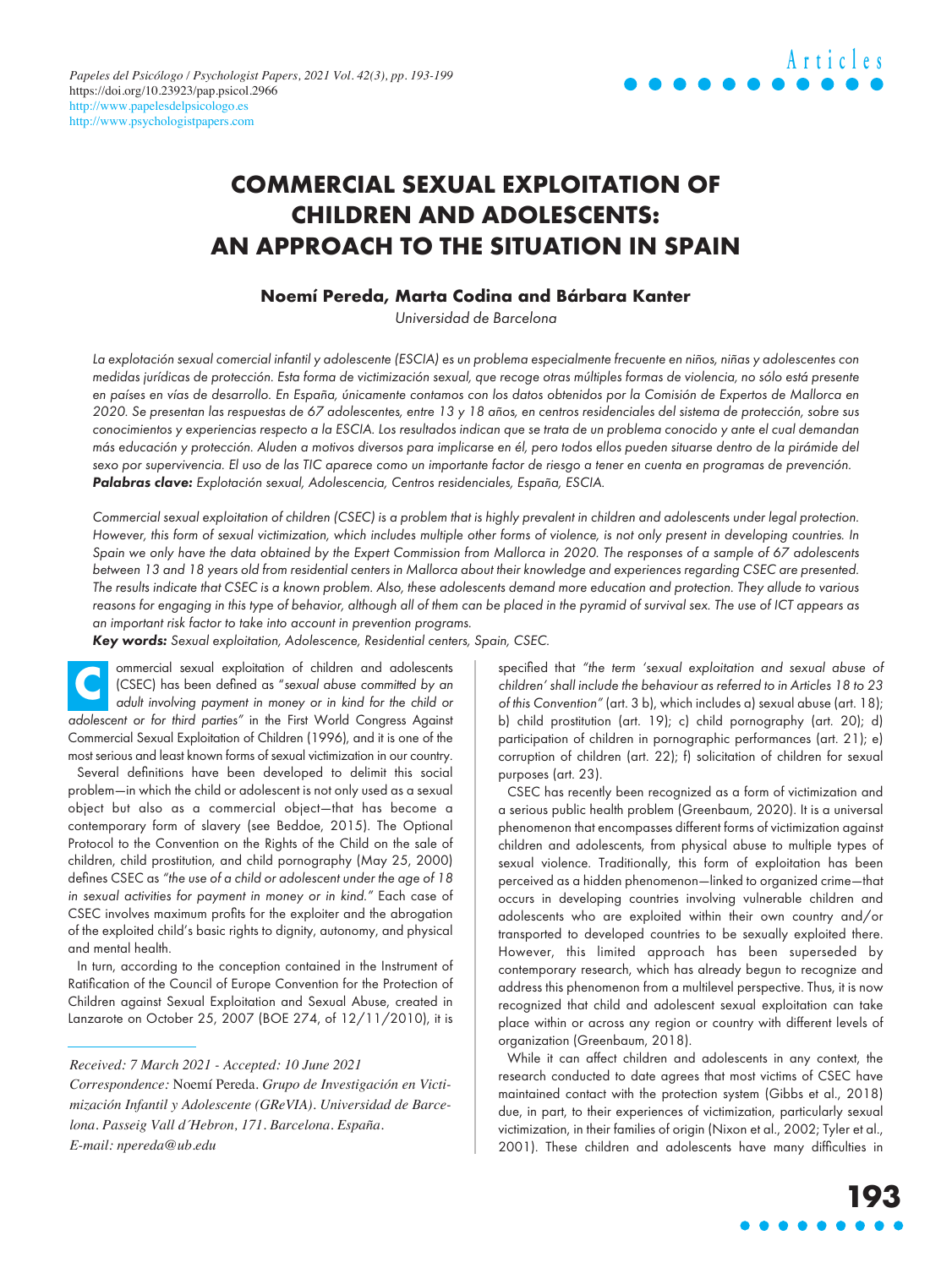identifying different forms of abuse, including CSEC, and they do not have the strategies or resources to deal with them, so they need to be protected with special measures once they are already within the protection system (Stativa, 2000).

### **EPIDEMIOLOGY OF CSEC**

**Articles**

According to the International Labour Organization (ILO, 2012), it is estimated that sexual exploitation affects one million children and adolescents in the world every year. It is assumed, however, that this figure is much higher given the secret, criminal, and marginal nature of the phenomenon. It is very difficult, if not impossible, to establish precisely the number of CSEC victims, as most of them are "invisible" to society due to being immersed in contexts that are inaccessible to most of the population (Miller-Perrin & Wurtele, 2017). Thus, the majority of cases of CSEC never come to the attention of official authorities, as they are neither detected nor reported.

Given this difficulty, several studies in our immediate European cultural context have attempted to establish the prevalence of CSEC, warning that it is a social problem that also occurs in developed countries (see the review on CSEC in Europe by Benavente et al., 2021). Thus, it is necessary to carry out studies in different cultural contexts since, as has been noted, experiences of exploitation must be analyzed within the social and cultural reality of the victims (Mai, 2011). However, the real extent of CSEC in Spain is currently unknown since no studies have been carried out with the general population to determine its prevalence. Some authors stress that it is easier to determine the extent of CSEC in international victims than the problem in one's own country (Brayley & Cockbain, 2014).

European approaches to this complex social problem show that between 1 and 2.5% of girls and between 1 and 2.1% of boys who are underage and enrolled in school in Sweden, Norway, and Switzerland report, using the terminology of these studies, "having traded sex".

In Sweden, for example, Svedin and Priebe (2007) conducted a study with adolescents in schools and found that 1.4% of the participants had traded sex (1.0% of girls and 1.8% of boys), mainly in exchange for money. Similarly, Fredlund et al. (2013, 2018) found a prevalence of commercial sex in Swedish high school adolescents of between 0.9% and 1.5%, with no significant gender differences. In Norway, Pedersen and Hegnab (2003) conducted a study with adolescents in public and private schools, aged 14-17 years, and found that 1.4% of the participants (0.6% of girls and 2.1% of boys) reported having traded sex. The recent study by Averdijk et al. (2020) with a sample of young people in Switzerland finds that 2.5% of girls and 1.5% of boys report having engaged in commercial sex between the ages of 15 and 17.

If we focus on the sexual exploitation of boys and girls under protective measures, there are few studies on the subject. One study that analyzed the prevalence of what is known as "survival sex" among runaway and sheltered youth aged 12-21 years in North America shows that 28% of runaways and 10% of individuals living in shelters have been involved in sexual exploitation (Greene et al., 1999). Running away and homelessness are two of the most frequent risk factors for CSEC. The study by Kral et al. (1997) shows that 14% of homeless adolescent girls and 23% of homeless American adolescent boys have been sexually exploited.

According to the results of these studies we are, therefore, faced with a phenomenon that affects a significant number of boys and girls in the general population and, especially, at-risk populations, and one that can lead to significant consequences for their physical and mental health (Krisch et al., 2019).

### **MOTIVATIONS AND RISK FACTORS IN YOUNG EUROPEANS**

Self-injurious behaviors, physical and sexual abuse, and mental health problems are linked to involvement in CSEC (Fredlund et al., 2013). Conduct problems and alcohol and drug use are also considerable (Pedersen & Hegnab, 2003). Not to be overlooked, however, are the emotional factors put forward by young people such as 'feeling appreciated', 'seeking closeness', 'reducing anxiety', 'not feeling well emotionally', and 'the buyer talked me into it' (Fredlund et al., 2018).

Regarding the motivation that can lead an adolescent to engage in behaviors of this type, and apart from the motives linked to money and obtaining material rewards, when surveyed, young people state that they participate in commercial sex for 'fun/excitement', 'liking sex', 'being influenced by peers', or 'affected by alcohol or drugs' (Fredlund et al., 2018). Thus, there are authors who have questioned that consent is restricted to a chronological age and allude to the fact that adolescents can make decisions about their sexuality, taking into account other variables such as the degree of development or maturity to give valid consent. It is thus argued that, although the age of the subjects should be taken as one of the considerations in assessing the requirements of consent and avoiding prevalence, it cannot be the determining factor (González Agudelo, 2020).

Commercial sex in adolescents is not a uniform phenomenon, and it includes a wide range of situations that differ in terms of motivations, the presence or absence of coercion, or whether it is an occasional or more frequent behavior (van de Walle et al., 2012). For this reason, the phenomenon must be analyzed from an integrated biopsychosocial perspective of human behavior ranging from social cognition to development, adaptation, and behavioral change, conceiving personal influence as part of the causal structure within individual agency (Bandura, 2006). Understanding the motivations reported by adolescents for engaging in commercial sex—as well as the risk factors that are linked to this phenomenon—is a necessary condition in order to be able to act early and prevent situations of sexual exploitation and the adverse consequences of this form of victimization on development.

### **THE EXPERIENCE OF THE COMMISSION OF EXPERTS OF MALLORCA**

At the end of 2019, there were reports in the national media of several cases of CSEC in underage youth under legal protection in Mallorca. This led to the creation of a Commission of Experts, on February 27, 2020, by Agreement of the Consell Executiu del Consell de Mallorca (BOIB of March 7, 2020), which collected information and empirical evidence on this complex problem in residential care centers in Mallorca, with the aim of proposing effective measures for prevention, early identification, and adequate care for victims of CSEC.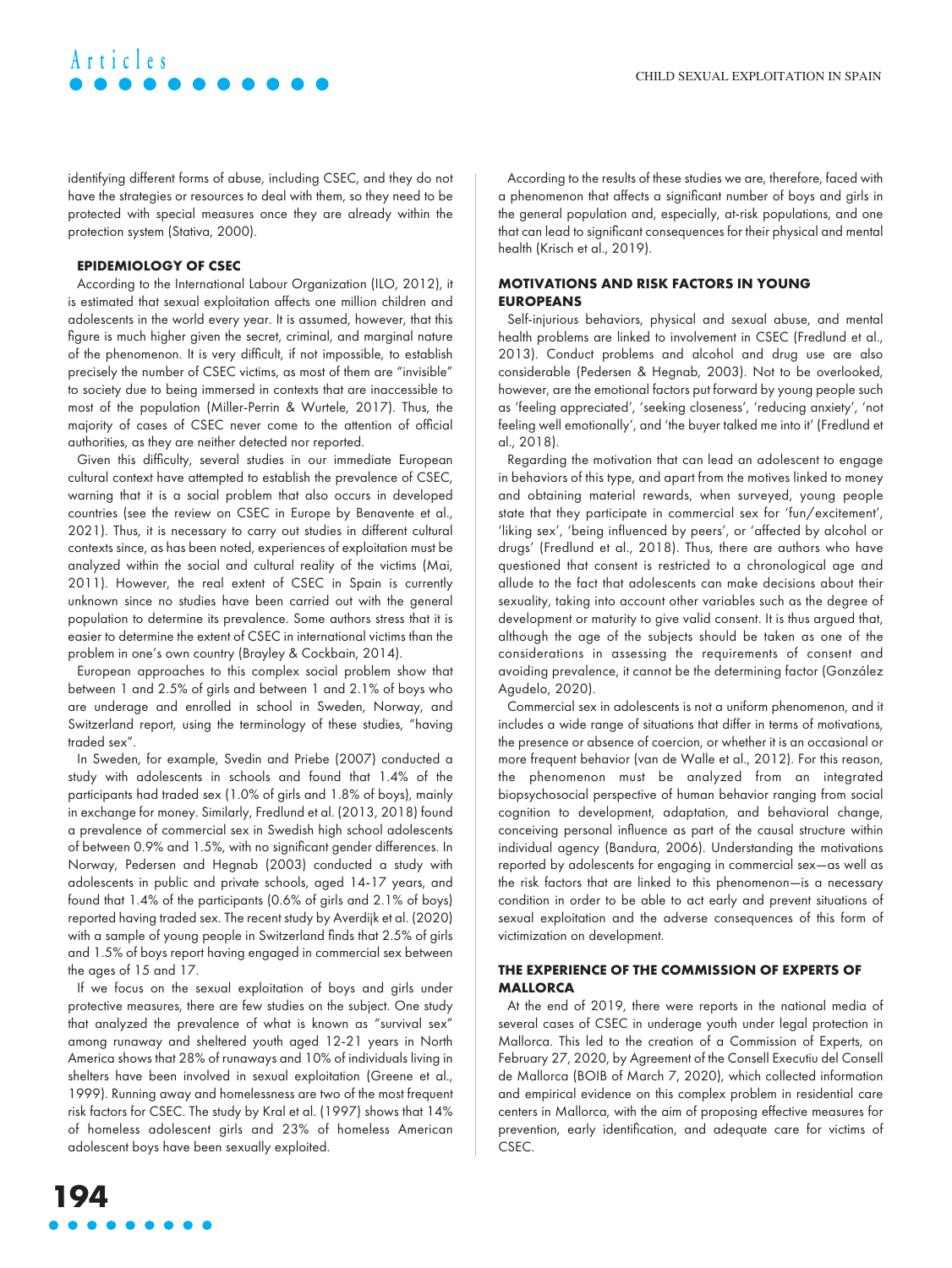This article presents data from one of these measures, which consisted of surveying young people under legal protection about their experiences and knowledge of CSEC, based on a childcentered approach (Toros et al., 2013).

#### **METHOD**

A link to an online survey, with 12 closed and 2 open questions, created ad hoc for the objectives of the study, was provided to all boys and girls in residential centers of the Instituto Mallorquín de Asuntos Sociales (IMAS) in May 2020, to which approximately 49% of the total responded. Using a mixed quantitative and qualitative methodology, the total response percentages are presented, as well as differentiated by gender and some participant responses, coded with the letter A and a random number.

The sample consisted of 67 young people (50.7% (n= 34) female and 47.8% (n= 32) male). One person did not indicate their gender. All were between 13 and 18 years old (M= 15.8; SD= 2.2) at the time of responding to the survey. The youths had been in the current residential facility for 6 months to 1 year (23.9%; n= 16) or 1 to 5 years (37.3%; n= 25). At the extremes, 28.4% (n= 19) had been in the facility for less than 6 months and 9% (n= 6) had been in the facility for more than 5 years.

### **RESULTS**

The majority of the youths,  $71.6\%$  (n= 48) indicated that they knew what it meant to be involved in commercial sexual exploitation, while 23.9% (n= 16) did not know. Three minors did not respond. More than half of respondents (65.7%; n= 44) said that in the residential center they had been provided with some information or indications on how to prevent these situations or how to act when faced with them. A total of 28.4% (n= 19) did not receive this type of information from the center. Four children did not answer this item. They indicated the importance of "explaining the risks of falling into a CSEC network" (A37) and requested that the centers "help me to know what situations can put me at risk" (A37), and they considered that a good way to prevent this would be "to show real cases and statements from people who have lived through it" (A43). They also point out the need for psychoeducation on issues related to CSEC, such as "making us aware of the risks of the people we talk to on the Internet" (A8), as well as "informing us about the risks of running away" (A9), and it is important to hold "some workshops on sexuality" (A11). In turn, they deem that it is important that there be some control over them, and they consider it relevant to "control who we go around with" (A48) as well as "talking in depth with the child about their relationships with friends and partners, accepting that it is the child who chooses their relationships" (A65).

As for the motives that they believed individuals who become involved in this type of situation may have, we find those shown in Table 1, highlighting the obtaining of a monetary reward. Therefore, they state that a good strategy for the prevention of this problem would be "that we minors have money, clothes, and cell phones so that we do not have to go looking for them in the street" (A65); this could be effective through "weekly rewards" (A67). They value, in turn, the establishment of a link with the professionals of the centers "that conveys trust" (A1) and ask that they "give us a little more affection" (A21). They also raise the need to offer diverse activities,

and they propose "activities outside the center" (A39), as well as "more organized activities and cultural and leisure resources in the evenings and on weekends" (A65) that could serve as distractions during their free time to avoid involvement in CSEC.

When asked about situations that could pose a risk for CSEC, those that stand out in particular include sending intimate videos or images (79.1%), accepting offers to participate in photo sessions with adults (64.2%), and sleeping in unoccupied houses (62.7%), as shown in Table 2. The youths indicate the need to have friends, "always go with people you know very well and that you know can help you" (A29), avoiding "going out at night alone or with people who are older than them" (A29). They also warn that to prevent CSEC situations it is necessary "not to run away" (A29).

The preventive actions that young people consider most effective for avoiding becoming involved in CSEC situations can be seen in Table 3. More information on commercial sexual exploitation (53.7%) and more affective-sexual education (52.2%) are the ones most frequently reported by adolescents, followed by knowledge of more protection strategies for young people (49.3%) and more police action against exploiters (49.3%). Adolescents have emphasized the need to have contact with the police in situations that may be dangerous, "if you see that someone has been following you for a while call the police" (A29), as well as "if you see it, do not keep quiet and go tell the police so that they know what is happening" (A32). They consider it important both to have "more police surveillance" (A50) and "to have police telephone numbers" (A48) available in order to be able to make the appropriate warnings.

### **DISCUSSION**

Sexual exploitation of children and adolescents is a form of serious victimization that occurs relatively frequently among young people in the general population in different European countries. In Spain, although there are no published studies that allow us to make a statement in this sense and to make known the epidemiological reality of CSEC, several cases linked to the protection system have recently come to light and have had a significant social impact, especially in Mallorca.

International research shows that various characteristics of children and adolescents under legal protection entail a high risk of becoming involved in situations of sexual exploitation. Previous experiences of victimization, the presence of mental health problems, and substance abuse, as well as having run away from the residential center are high-risk factors present in these young people.

Although most publications on CSEC are exploratory in nature and are primarily based on information provided by archives and professionals working with victims (Rand, 2010), the study carried out by the Expert Commission of Mallorca shows the problem of commercial sexual exploitation from the perspective of the young people themselves, keeping the focus on them. Thus, the results show that most young people know what CSEC is, thanks to the information provided by the residential centers, indicating the importance of this information to prevent CSEC situations. They allude to obtaining money, followed by alcohol and other drugs, material goods, and a place to sleep as the main motives that can lead a young person to become involved in CSEC (Greene et al., 1999), although more than half also indicate that it is a means of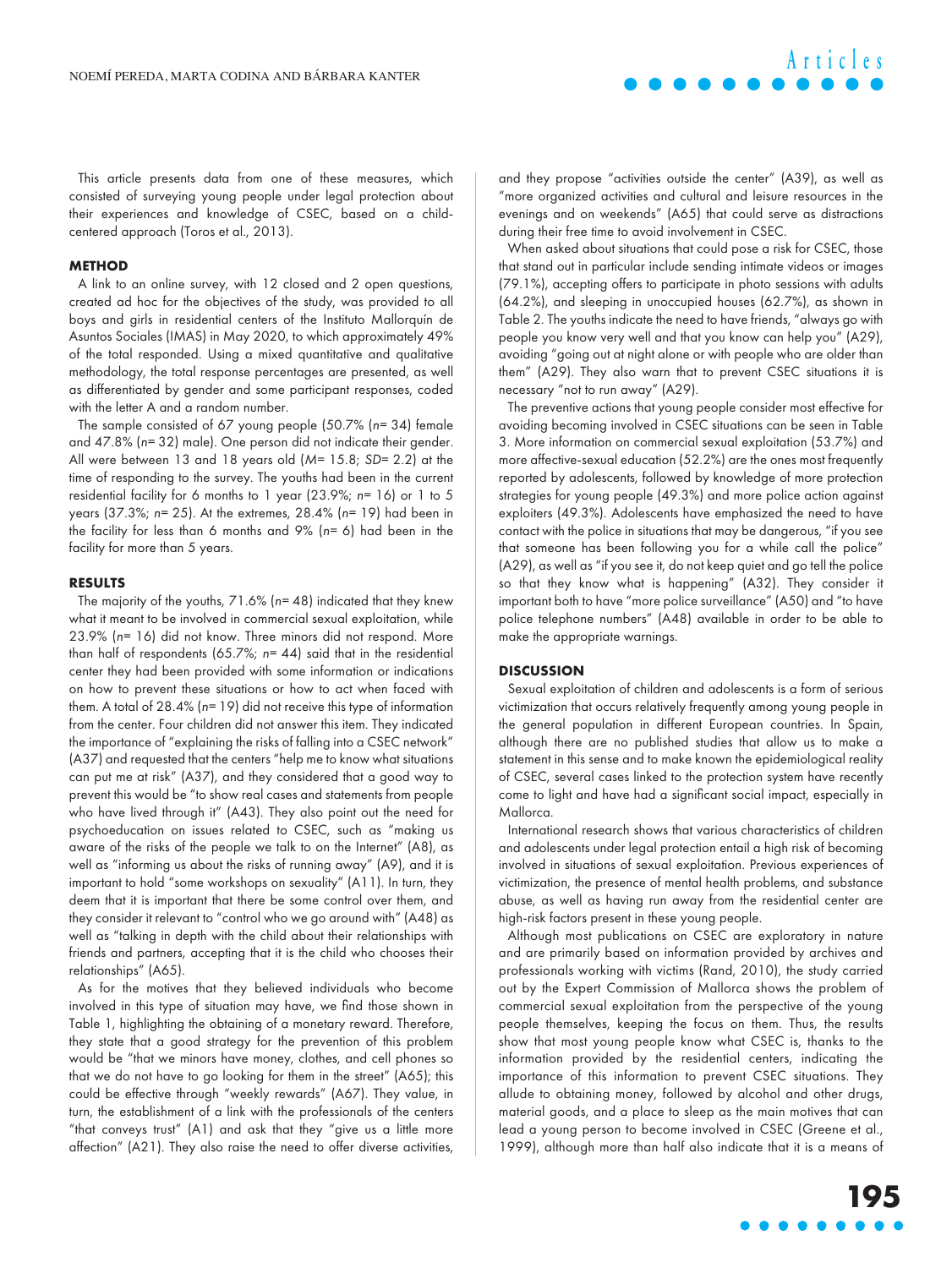# **Articles**

having fun or having new experiences (Fredlund et al., 2018), which shows the multiplicity of motivations and causes linked to this form of victimization.

However, the perspective that should govern the study and analysis of CSEC is that of the survival sex pyramid. From this perspective and, based on Maslow's (1943) pyramid of needs, it is assumed that the involvement of a minor in situations of sex with an adult, whether their motivation is monetary or any other, is always an exploitative situation given that it responds to the child or adolescent's need (whether physiological needs or needs of safety, love and belonging, selfesteem, or self-actualization and personal fulfillment), that a person with greater experience and resources takes advantage of (McDonald & Middleton, 2019).

### **TABLE 1 MOTIVES FOR ENGAGING IN SITUATIONS THAT MAY LEAD TO CSEC ACCORDING TO THE ADOLESCENT SAMPLE**

|                                                                              |   | Total   | By gender (%) |       |
|------------------------------------------------------------------------------|---|---------|---------------|-------|
| Motives for CSEC                                                             | n | $\%$    | Boys          | Girls |
| 1. Being in love with the person who subsequently 33 49.3<br>introduces you. |   |         | 40.6          | 55.9  |
| 2. To obtain alcohol and other drugs                                         |   | 38 56.7 | 46.9          | 67.6  |
| 3. To obtain money                                                           |   | 45 67.2 | 59.4          | 73.5  |
| 4. It is a means of obtaining material things                                |   | 37 55.2 | 40.6          | 70.6  |
| 5. It is a means of getting a place to sleep.                                |   | 38 56.7 | 43.8          | 67.6  |
| 6. It is a means of entertainment or a way to have<br>new experiences.       |   | 20 54.1 | 31.3          | 29.4  |
| 7. It is a way to feel good and avoid thinking                               |   | 17 45.9 | 25            | 26.5  |
| 8. Due to being threatened if you don't do it                                |   | 33 49.3 | 37.5          | 61.8  |

### **TABLE 2 SITUATIONS PERCEIVED AS DANGEROUS BY THE SAMPLE OF ADOLESCENTS**

|                                                                                                |    | Total |      | By gender (%) |
|------------------------------------------------------------------------------------------------|----|-------|------|---------------|
| Dangerous situations                                                                           | n  | $\%$  | Boys | Girls         |
| 1. Sending a video or images of yourself naked,<br>in your underwear, or in a sexual situation | 53 | 79.1  | 78.1 | 79.4          |
| 2. Accepting an offer to participate in a photo<br>shoot from an adult                         | 43 | 64.2  | 563  | <b>706</b>    |
| 3. Meeting someone you've only met through<br>social networks                                  | 39 | 58.2  | 469  | <b>706</b>    |
| 4. Sleeping at the home of someone you<br>barely know                                          | 39 | 58.2  | 50   | 67.6          |
| 5. Sleeping in unoccupied houses                                                               | 42 | 62.7  | 59.4 | 64.7          |
| 6. Frequenting places where older people go                                                    | 35 | 52.2  | 53 1 | 50            |
| 7. Receiving any of these proposals through a<br>friend or colleague                           | 33 | 49.3  | 46.9 | 529           |

The young people surveyed also know how to identify risky behaviors that can be avoided to reduce the likelihood of becoming involved in CSEC situations. Thus, sexting, or sending sexual material or nude photographs and videos, is something that most of the sample considers to be a high-risk behavior. This is followed by invitations to participate in photo shoots, generally through social networks such as Instagram, TikTok, or Onlyfans, which are especially valued as dangerous by girls, as well as dating someone they have only met through social networks. It should be added that ICTs have multiplied the possibilities of contact between people who are willing to pay to have sex via webcam with children and adolescents. According to the report "Internet Organised Crime Threat Assessment" (IOCTA, 2020), published by Europol, there is an annual increase in the amount of child sexual material found online, in many cases self-produced by the minors themselves. As the use of ICTs has become more widespread, the means for CSEC have become more sophisticated. The use of restricted access media, such as forums or messaging systems, massive storage in the cloud, the difficulty of tracing content on the Deep Web, file sharing systems through peer to peer (p2p) networks, and the generalization of electronic devices with cameras and Internet have facilitated the distribution of images containing sexual abuse of minors (Negredo & Herrero, 2016; Soldino & Guardiola-García, 2017). Offering material goods or money through ICTs can be done explicitly to achieve a sexual exchange (Shannon, 2008), or implicitly and subtly through gifts in the context of a relationship of apparent trust without explicitly requesting compensation (Webster et al., 2012). For example, the use of gifts in online grooming situations may predispose minors to agree to send photos or videos with sexual content to the adult (De Santisteban et al., 2018).

### **PREVENTIVE ACTIONS AGAINST CSEC ACCORDING TO THE SAMPLE OF ADOLESCENTS**

| Preventive actions                                                |                 | Total | By gender (%) |       |
|-------------------------------------------------------------------|-----------------|-------|---------------|-------|
|                                                                   | n               | $\%$  | Boys          | Girls |
| 1. More affective sex education                                   | 35              | 52.2  | 53.1          | 50    |
| 2. More information about CSEC                                    | 36              | 53.7  | 40.6          | 64.7  |
| 3. More information on the risks of running away                  | 30              | 44.8  | 37.5          | 50    |
| 4. More information about the risks of alcohol and<br>other drugs | 24              | 35.8  | 37.5          | 35.3  |
| 5. More warnings about areas not to go to                         | 21              | 31.3  | 406           | 23.5  |
| 6. More protection strategies for the youths                      | 33              | 49.3  | 50            | 50    |
| 7. More communication between educators<br>and youths             | $\overline{31}$ | 46.3  | 50            | 44 1  |
| 8. More affection and understanding for young<br>people           | 29              | 43.3  | 37.5          | 50    |
| 9. More police action against exploiters                          | 33              | 49.3  | 46.9          | 52.9  |
| 10. Putting exploiters in jail.                                   | 35              | 52.2  | 46.9          | 58.8  |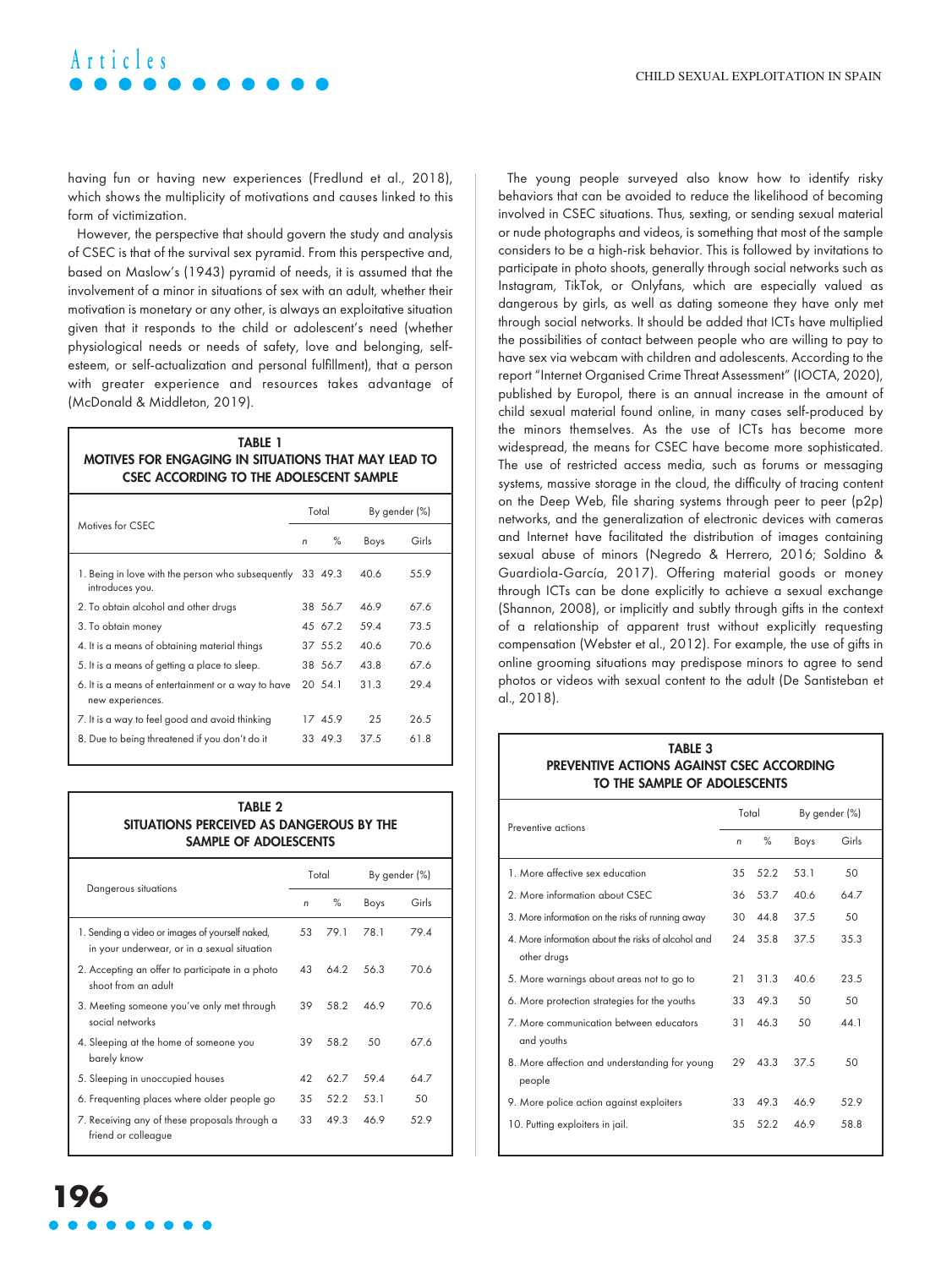Running away and having nowhere to sleep is another high-risk factor detected by the youths. Furthermore, once involved in CSEC, it is highly likely that child and adolescent victims will run away again to return to the exploitative context (Hershberger et al., 2018). Running away, however, is not a current or country-specific problem. Evidence in this regard is abundant. Thus, for example, two nationwide studies conducted in the United States at two specific points in time in 2007 and 2017 found that 1-2% of all children who should have been in residential care at that moment were runaways at the time of the study (Child Welfare Information Gateway, 2019). Another study conducted in the United Kingdom found that between 25% and 71% of young people aged 11-16 years in British residential care centers had run away at least once in the last year (Biehal & Wade, 2000). The differences found between the figures respond to different areas of the country and different centers. Thus, these environmental characteristics should be taken into account when quantifying runaway cases and assessing the differences that exist in the development of intervention plans. Along the same lines, other works (Lerpiniere et al., 2013) present an estimated prevalence of involvement in CSEC of 1 in 4,000 English children and adolescents (0.027%), a figure that increases to 1 in 20 English runaway children and adolescents (4.7%). If we focus on children in care, the risk is 1 in 40 (2.3%). And if these children and adolescents are runaways, the risk is 1 in 8 (12.5%). The figures are probably very similar in Spain.

Finally, the boys and girls surveyed by the Expert Commission of Mallorca also talk about prevention and the importance of affectivesexual education and information on CSEC to strengthen young people's protective capacities and decrease their vulnerability. Some residential centers in the United Kingdom and the United States have developed written and audiovisual materials of great interest (McKinnin, 2017).

The role of professionals, especially the police, is also key in the prevention of CSEC according to young people. Previous studies indicate, however, the existence of three attitudes of professionals towards young people in residential centers of the protection system that increase their risk of becoming involved in CSEC. The first of these is the view of children and adolescents as "streetwise", so they assume that they will know how to protect themselves and do not offer them the protection resources they would offer to other children. The second is the perception of children as troublemakers, instead of understanding that their behavioral problems are a consequence of their underlying vulnerability. Finally, the third attitude associated with greater risk of CSEC is related to the disposition towards these children and adolescents of much lower expectations than towards minors who do not reside in protection centers, which means that many of their behaviors are assumed as normal, when in other children they would be alarming (Lerpiniere et al., 2013).

### **CONCLUSION**

In summary, although there have been few studies carried out on CSEC in Europe and, specifically, in Spain, the approach made by the Commission of Experts of Mallorca to the knowledge and perceptions of young people with legal protection measures in residential centers illustrates that it is a problem that is known to them and for which they demand more information, education, and protection. They allude to diverse reasons for becoming involved in

this type of behavior, although all of them can be placed in the survival sex pyramid (McDonald & Middleton, 2019). The use of ICTs is an easy way for exploiters to approach children and adolescents who, often without awareness of the risk involved, enter into personal relationships in which they end up selfproducing pornographic material. The results indicate that CSEC is a problem in Spain, still unknown to the majority of the population, and we hope that further studies will be carried out.

**Articles**

### **ACKNOWLEDGMENTS**

The authors would like to thank the members of the Expert Committee, Ignacia Arraubarrena, Beatriz Benavente, Pedro Grimalt, Coral Mínguez, Susana Pulido, and Cristian Sánchez for their work and support in carrying out this study.

### **CONFLICT OF INTEREST**

There is no conflict of interest.

### **REFERENCES**

- Averdijk, M., Ribeaud, D., & Eisner, M. (2019). Longitudinal risk factors of selling and buying sexual services among youths in Switzerland. Archives of Sexual Behavior, 49, 1279-1290.
- Bandura, A. (2006). Toward a psychology of human agency. Perspectives on Psychological Science, 1(2), 164-180.
- Beddoe, C. (2015). World congress against the sexual exploitation of children and adolescents. In Bolin, A., Whelehan, P (Eds.), The international encyclopedia of human sexuality (pp. 1431-1444). Wiley-Blackwell.
- Benavente, B., Díaz-Faes, D. A., Ballester, L., & Pereda, N. (2021). Commercial sexual exploitation of children and adolescents in Europe: A systematic review. Trauma, Violence, & Abuse, 1524838021999378.
- Biehal, N., & Wade, J. (2000). Going missing from residential and foster care: Linking biographies and contexts. British Journal of Social Work, 30(2), 211-225.
- Brayley, H., Cockbain, E. (2014). British children can be trafficked too: Towards an inclusive definition of internal child sex trafficking. Child Abuse Review, 23(3), 171-184.
- Child Welfare Information Gateway. (2019). Foster care statistics 2017. Washington, DC: U.S. Department of Health and Human Services, Children's Bureau.<https://www.childwelfare.gov/pubPDFs/foster.pdf>
- De Santisteban, P., Del Hoyo, J., Alcázar-Córcoles, M. Á., & Gámez-Guadix, M. (2018). Progression, maintenance, and feedback of online child sexual grooming: A qualitative analysis of online predators. Child Abuse & Neglect, 80, 203-215.
- European Union Agency for Law Enforcement Cooperation (2020). Internet Organised Crime Threat Assessment (IOCTA) 2020. Europol.
- Fredlund, C., Dahlström, Ö., Svedin, C. G., Wadsby, M., Jonsson, L. S., & Priebe, G. (2018). Adolescents' motives for selling sex in a welfare state–a Swedish national study. Child Abuse & Neglect, 81, 286-295.
- Fredlund, C., Svensson, F., Svedin, C. G., Priebe, G., & Wadsby, M. (2013). Adolescents' lifetime experience of selling sex: Development over five years. Journal of Child Sexual Abuse, 22(3), 312-325.